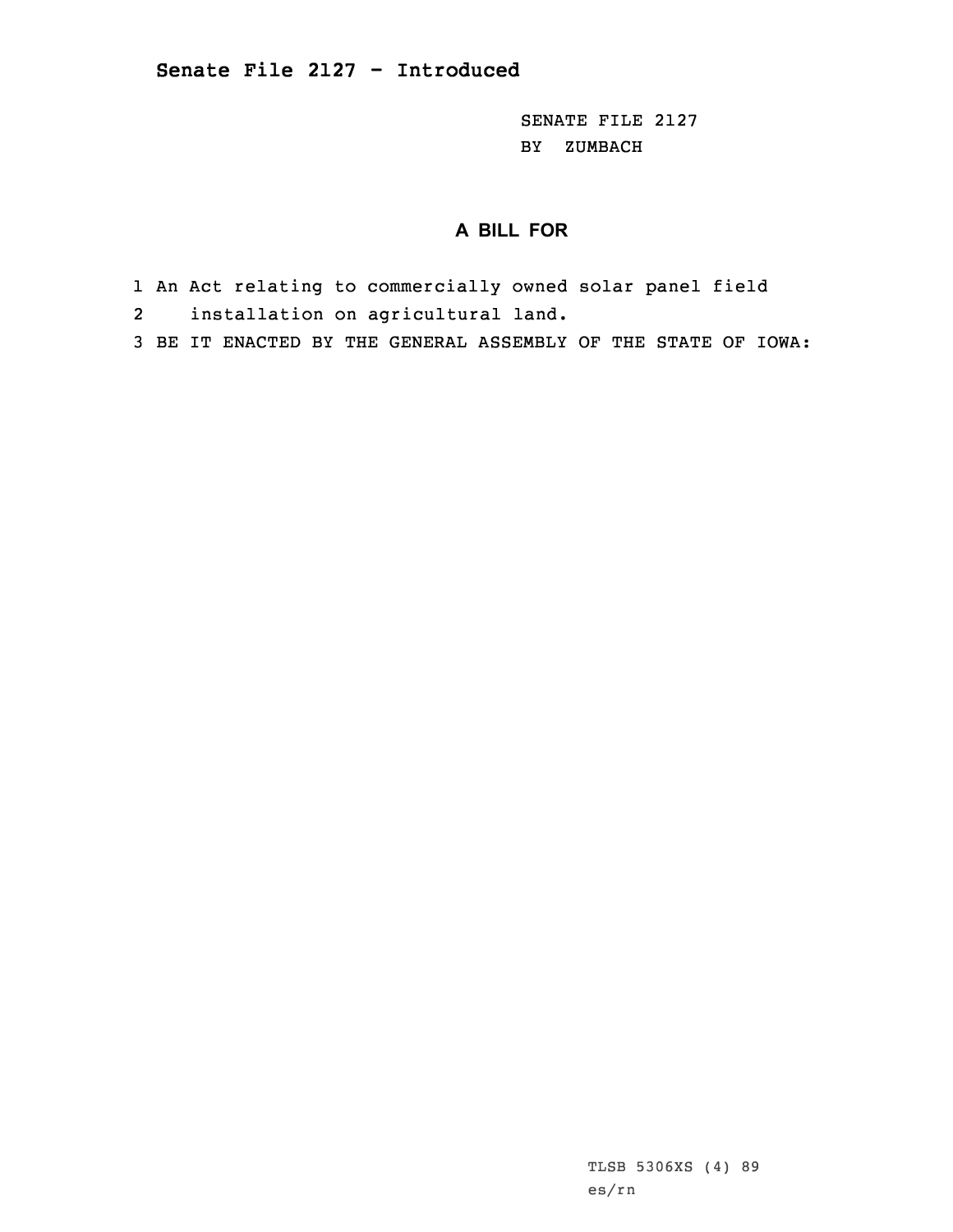1 Section 1. NEW SECTION. **473.42 Agricultural land —— solar** 2 **panel eligibility.**

3 1. As used in this section, unless the context otherwise 4 requires:

<sup>5</sup> *a. "Agricultural land"* means land suitable for the use of 6 farming.

 *b. "Commercially owned solar panel field"* or *"solar panel field"* means <sup>a</sup> device or structural feature owned by <sup>a</sup> corporate entity that collects solar energy by means of converting solar radiation into thermal, mechanical, or electrical energy.

11 *c. "Corn suitability rating"* or *"CSR"* means the most recent 12 corn suitability rating index as determined by the Iowa state 13 university extension and outreach to rate different types of 14 soil for potential row-crop productivity.

15 2. <sup>A</sup> commercially owned solar panel field shall not be 16 installed upon agricultural land unless all of the following 17 apply:

18 *a.* The agricultural land has <sup>a</sup> CSR of sixty-five or lower. 19 *b.* The solar panel field is not less than <sup>a</sup> one-half mile 20 distance from surrounding solar panel fields.

21 *c.* The solar panel field is not less than one thousand two 22 hundred fifty feet from the nearest adjacent landowner. 23 EXPLANATION

24 **The inclusion of this explanation does not constitute agreement with** <sup>25</sup> **the explanation's substance by the members of the general assembly.**

26 This bill relates to commercially owned solar panel field 27 installation on agricultural land.

 The bill defines "agricultural land" to mean land that is suitable for farming. The bill defines "corn suitability rating" (CSR) to mean Iowa state university extension and outreach's corn suitability rating index which determines the potential for row-crop productivity for <sup>a</sup> parcel of land. The bill defines "commercially owned solar panel" or "solar panel field" to include corporately owned devices or structural features that collect and convert solar radiation into other

-1-

LSB 5306XS (4) 89  $\text{es}/\text{rn}$  1/2